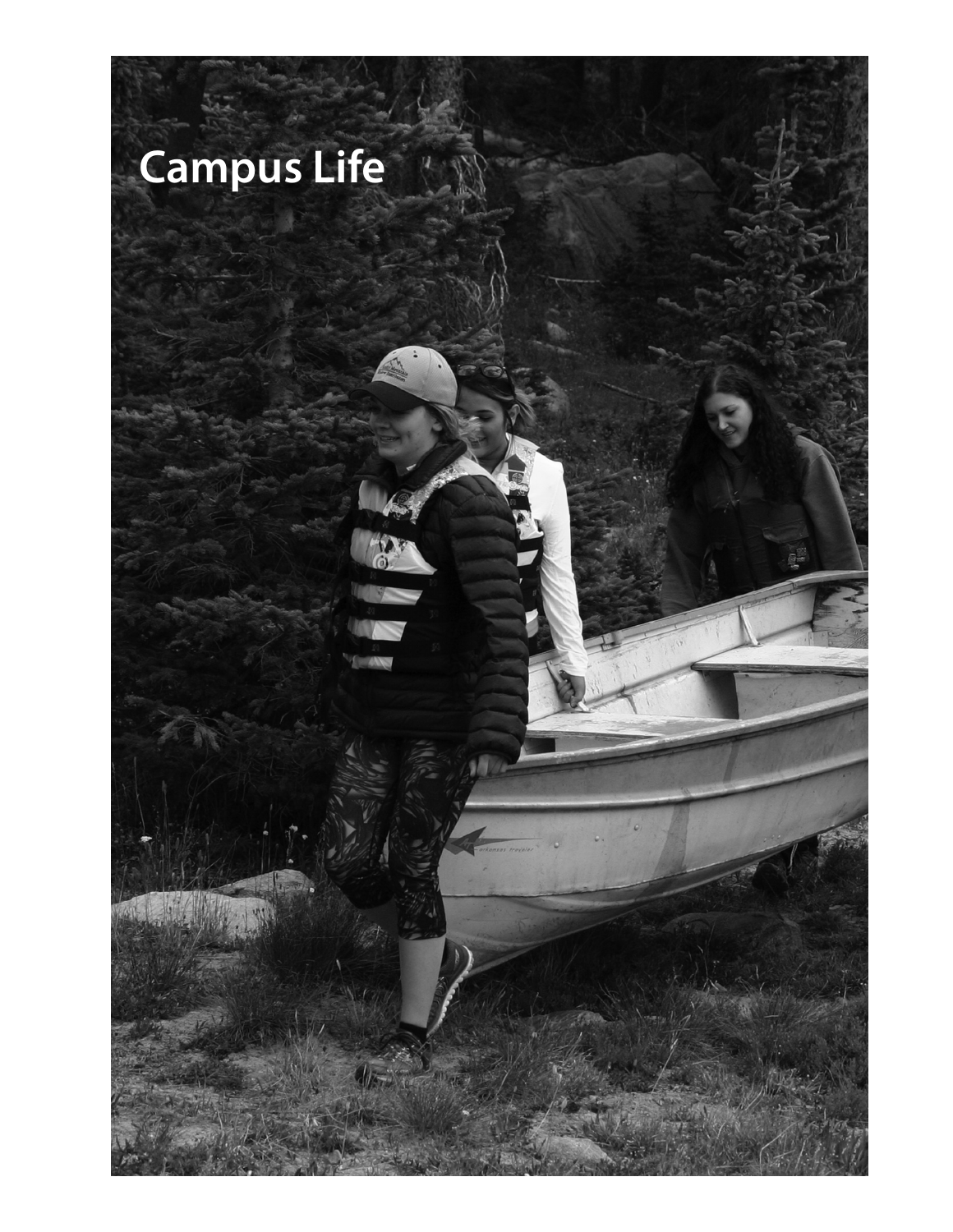### On-Campus Housing

On-campus housing provides students with an opportunity to easily meet individuals from a variety of backgrounds, to establish lifetime friendships, and participate in a variety of social and educational activities. This experience in community living can be both enjoyable and rewarding for students, as well as being convenient and economical.

Eastern Wyoming College has two residence halls on campus: Eastern Hall and Lancer Hall. Eastern Hall has double occupancy rooms with communal bathrooms for men and women on separate floors, as well as 2 bedroom (fourstudent) suites which share a bathroom. Lancer Hall has 2 bedroom (four-student) suites which share a bathroom. Basic cable television and Internet service (Internet service provided may not fully support some media-rich activities such as online gaming or video streaming) is provided in each living space as is local telephone service. (Telephone instruments are NOT provided.) Free use of washers and dryers is available in each building. Eastern Hall has a lounge with a television, DVD, Wii, refrigerator and microwave on each floor, and a game room in the basement. Lancer Hall has lounges and study rooms in each wing and a kitchen in the Atkins Commons area.

Housing staff resides in each residence hall. Professional and student staff members are trained to assist students with concerns relating to their total college experience.

To enable the College to offer students the best food service possible at reasonable costs, EWC requires all students who reside on campus to participate in a meal plan. Food Services offers a full meal plan of 17 meals per week along with two other plans that offer 14 meals per week or 10 meals per week; the last two have Munch Money that can be used in the Cafeteria or Student Center. The housing and food service charges are included under a single contract. Exceptions to the meal plan such as work conflict, religious reasons, class conflicts, vegetarian, weight loss, or health-related diets are not made. For further information concerning student housing, contact the Director of Residence Life at 307.532.8336.

### Campus Activities and Organizations

There are several student organizations on campus and, as interest increases, new organizations may be formed. Student extracurricular involvement develops leadership, cooperative and service skills, rounds out one's education, and provides a much needed constructive diversion from academic stresses. Every student is urged to become an active member of the student body. Faculty and staff advisors are assigned to each college-sponsored club or activity.

ART CLUB: The EWC Art Club is an organization for students who love the visual arts, whether they have professional or amateur interests. The club works together to engage in and organize more extensive and intensive experiences in the visual arts. This group organizes enriching activities including field trips to museums and art communities, workshops, visiting artists, and collaboration with other creative disciplines. There will be no priority established based on style, content, media, or individual interests in art; all interested students are welcome.

**BLOCK AND BRIDLE CLUB:** Block and Bridle Club is a nationally recognized organization offered at numerous junior colleges and universities. Many of the members are involved in animal science studies, but all students are encouraged to join. The club participates in events with other Block and Bridle Chapters, sponsors social activities, plans and participates in community service projects, and travels to educational seminars such as The Range Beef Cow Symposium. One advantage of joining Block and Bridle is that your membership transfers to any other school that you attend that participates in Block and Bridle.

**COSMETOLOGY CLUB:** The Cosmetology Club is for the student enrolled in the Cosmetology curriculum and encourages leadership, unity, and advanced education. All Cosmetology Club members must maintain a minimum GPA of 2.0. As a club, students attend educational field trips and are active in community services such as sponsoring food drives, donations for other organizations, and campus activities.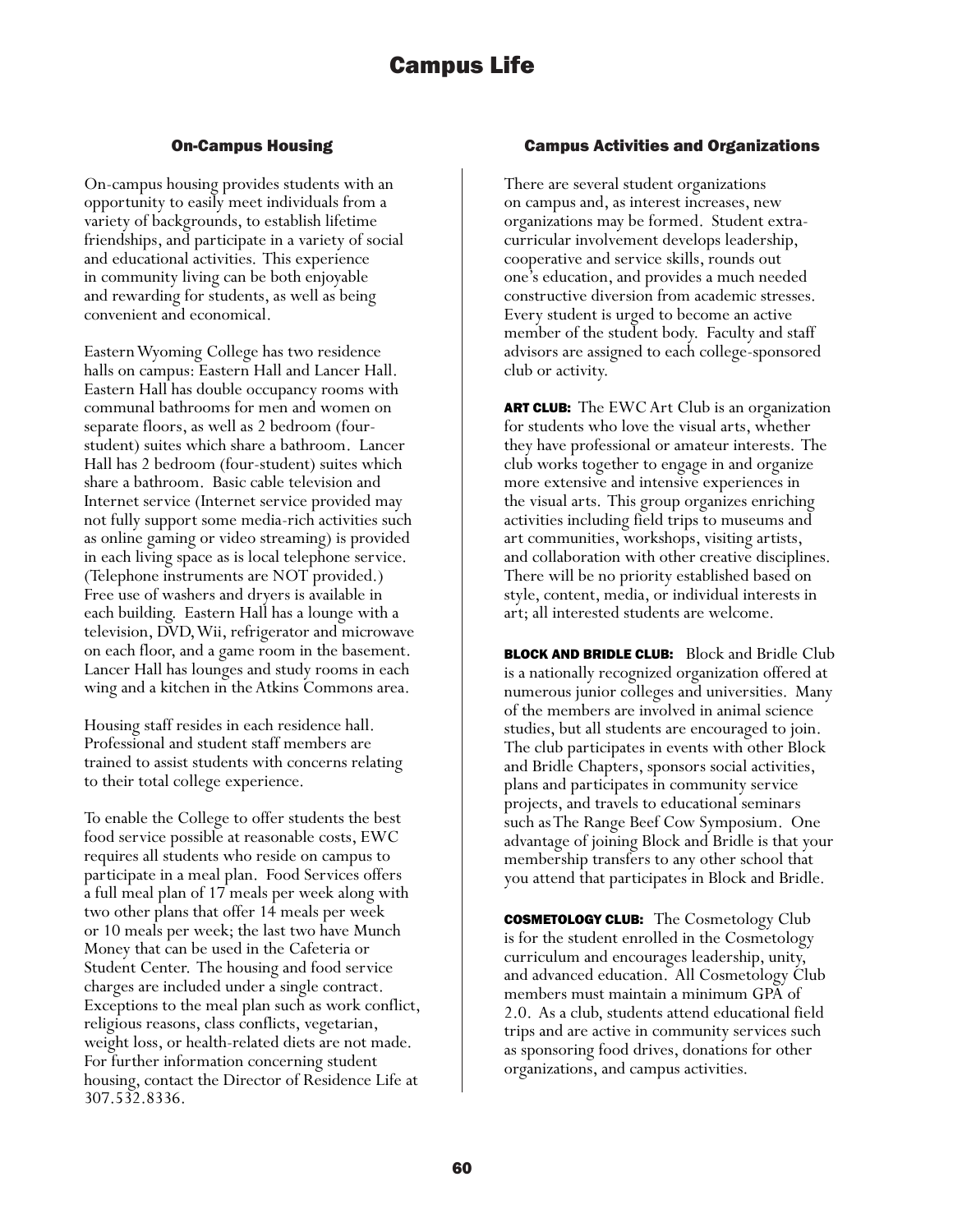#### DOUGLAS CAMPUS STUDENT ASSOCIATION: The

Douglas Campus Student Association (DCSA) is the governing agency of the EWC Douglas student body. Membership (at-large) includes all academic credit fee-paying students attending the Eastern Wyoming College Douglas Campus, as defined by the DCSA Charter. The DCSA Leadership Team, composed of elected officers and representatives act as the executive and legislative body of the associated students of Eastern Wyoming College Douglas Campus. The leadership team officers are provided opportunities for leadership, service, and involvement. Officers for the current academic year are elected each Fall semester. The mission of the DCSA is to promote student awareness of self and environment, improve educational facilities and student environment, foster the recognition of rights and responsibilities of students to the College and the community, promote positive relationships and mutual understanding among and between students, faculty, staff and administration, encourage the spirit of loyalty and respect for the College and its endeavors, and organize, promote and sponsor college functions, clubs and activities for students on the Douglas campus. The DCSA membership is involved in disbursement of student activity funds. All students are welcome to attend monthly meetings. This group is available only on the Douglas campus.

**GAY STRAIGHT ALLIANCE:** The Gay Straight Alliance brings together LGBTIQQA (Lesbian, Gay, Bisexual, Transgendered, Intersexual, Queer, Questioning) students and allies to have a voice on the EWC campus. This organization exists to raise awareness of LGBTIQQ individuals, their positions, issues and concerns; to provide social and educational resources and connections; to increase the visibility of LGBTIQQ persons and their allies; and to increase tolerance and work toward eliminating discrimination, prejudice and oppression. The GSA plans social and educational opportunities for all students. Membership is open to all students.

**GEAR UP CLUB:** EWC GEAR UP (Gaining Early Awareness and Readiness for Undergraduate Programs) program works with GEAR UP college freshmen to support their transition to college life. Services help students adjust to life at EWC by providing connections to campus

resources, supporting academic success, and helping with financial aid and scholarships.

- Services include: Kick Off, a GEAR UP college orientation, which provides an opportunity for students to learn about EWC GU and engage in team building activities with other GEAR UP students, staff and Peer Mentors
	- GEAR UP events which provide information about opportunities for campus engagement. Events include cultural, financial and academic workshops.
	-
	- Free tutoring and academic support.<br>GEAR UP Peer Mentoring which pairs GEAR UP college freshmen with a Peer Mentor who is a GEAR UP sophomore. The Peer Mentors help their "mentees" connect with people, programs, and resources.

HOUSING COUNCIL: The Housing Council is an informal group of on-campus residents who are interested in improving the quality of on-campus living. The basic functions of the Housing Council are to:

- 1. Advise and implement, with approval of the Director of Residence Life, Vice President for Student Services, and the College Board of Trustees, policies, regulations, and procedures for the improvement of residence hall living.
- 2. Coordinate housing activities.
- 3. Maintain close two-way communication between the student residents and the College.
- 4. Provide opportunities for the residents to participate in residence hall government.
- 5. Evaluate environmental factors which influence the general welfare of residents.

INTERCOLLEGIATE ATHLETICS: Eastern Wyoming College belongs to the National Junior College Athletic Association and is a member of Region IX. EWC is also a member of the National Intercollegiate Rodeo Association - Central Rocky Mountain Region. The intercollegiate athletic program for women consists of volleyball, basketball, and rodeo. The intercollegiate athletic program for men consists of basketball, golf and rodeo. Athletic scholarships/grants are available in all of these sports.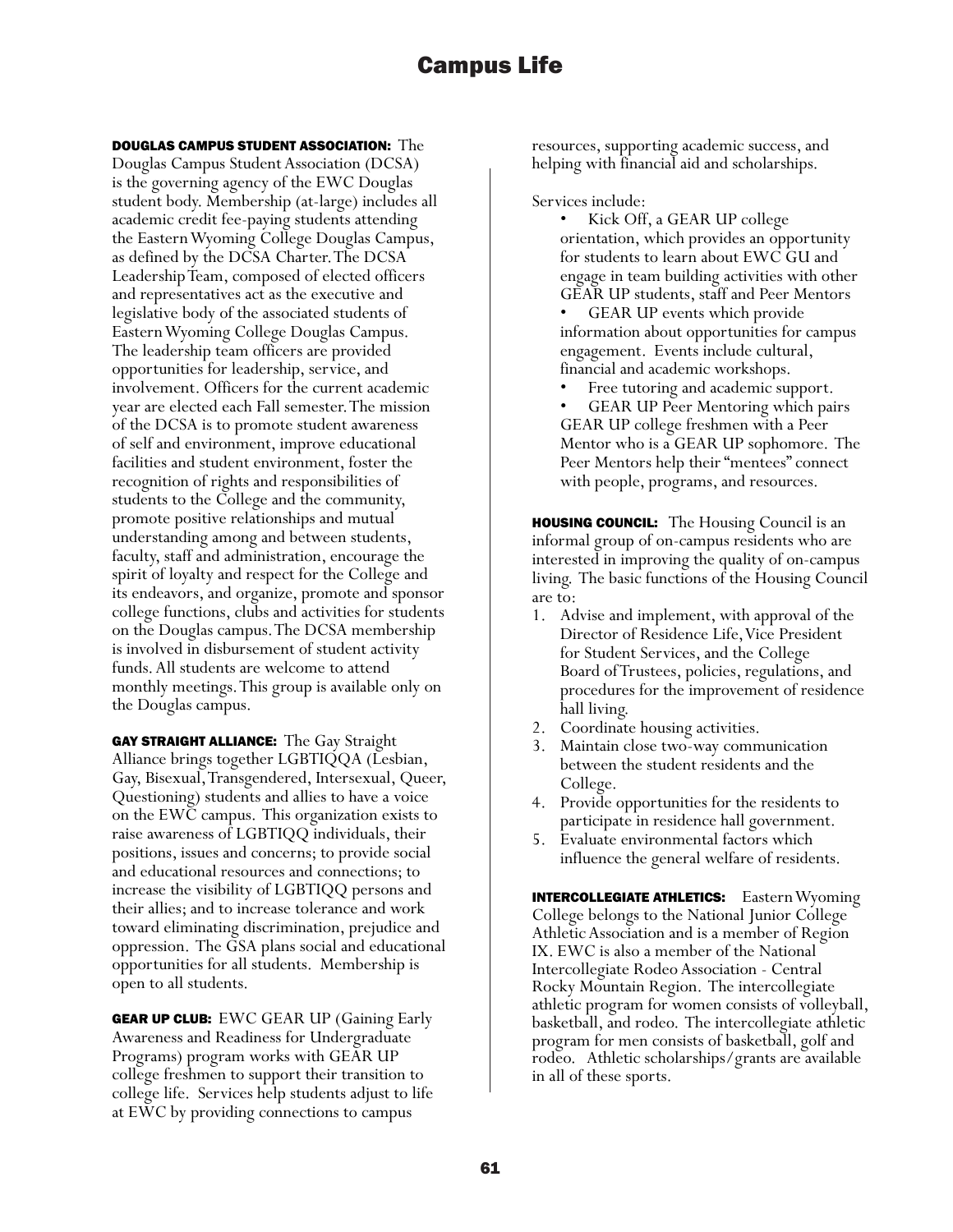INTERNATIONAL CLUB: The International Club provides opportunities to broaden the world views of students, staff, and the community to learn and experience the various cultures here in the United States as well as worldwide. The Club's purpose is to enhance thinking and appreciation of other cultures, people, and traditions through a number of social activities, community service projects, presentations, and cultural trips. Membership is open to all students.

LIVESTOCK JUDGING/SHOW TEAM CLUB: The mission of the club is to provide educational activities to interested EWC students through livestock judging and livestock showing. Objectives include development of the following skills: leadership skills as Club officers, communication skills through oral reasons and fundraising activities, social skills as club members, and decision-making skills through judging practices and show animal selection and contests. Livestock judging club members must be or have enrolled in ANSC 1210. In order to participate in trips, club members must actively participate in practice and club fundraising activities. National contests like the American Royal and National Western preset the number of participating team members. Team members must be fulltime students with a minimum 2.0 GPA, passed 12 credit hours the previous semester, and be currently passing all classes. Team selection will be based upon ability and participation.

**PHI THETA KAPPA:** Phi Theta Kappa is an academic honor society that recognizes and promotes scholarship, leadership, and service. Full-time students who have attained a minimum 3.5 cumulative GPA in twelve or more credit hours in a degree program are eligible for membership. Phi Theta Kappa is the recognized academic honor society for community colleges. The EWC chapter began in 1989 and initiates new members in the Fall and Spring semesters.

RODEO CLUB: The Rodeo Club is designed to promote intercollegiate rodeo at Eastern Wyoming College. It supports an increased interest in rodeos and other Western activities, and helps establish a closer relationship among students interested in this activity. The rodeo team is a member of the National Intercollegiate Rodeo Association.

**SPIRIT TEAM:** The Eastern Wyoming College Spirit Team consists of Cheerleaders (5-8). The primary activity of the EWC Cheerleaders is to provide support and entertainment during athletic events. This includes side-line cheers, pom/dance routines and tumbling. Tryouts are scheduled during the month of April for the following academic calendar year or by appointment with the Spirit Team Sponsor until the spots are filled. The Spirit Team is required to do several activities on campus and in the community to raise funds in support of their activities.

SkillsUSA: The SkillsUSA professional chapter is an organization for students in technical, skilled, and service occupations including health occupations. It focuses on leadership, citizenship, and character development. The club offers Eastern Wyoming College students special opportunities to further enhance their schooling and skill development through activities, trips, community service, and competitions at the local, state, and national level.

#### SkillsUSA / WELDING & MACHINE TOOL DIVISION:

EWC SkillsUSA / Welding and Machine Tool Division provides students who are welding and machine tooling majors the opportunity to participate in an "industrial-oriented" student organization. Students may participate in industry related field trips, develop leadership skills, attend club sponsored forums, compete at state competitions/leadership activities, community service, and social events. Activities are planned to enhance knowledge and awareness for all students involved.

SkillsUSA / BUSINESS DIVISION: EWC SkillsUSA/Business Division provides students who are business, computer science, and nonbusiness majors the opportunity to participate in a "business-oriented" student organization. Students may participate in business/industry related field trips, develop leadership skills, community service, attend club sponsored forums, compete at state competitions/ leadership activities, and social events. Activities are planned to enhance knowledge and awareness for all students involved.